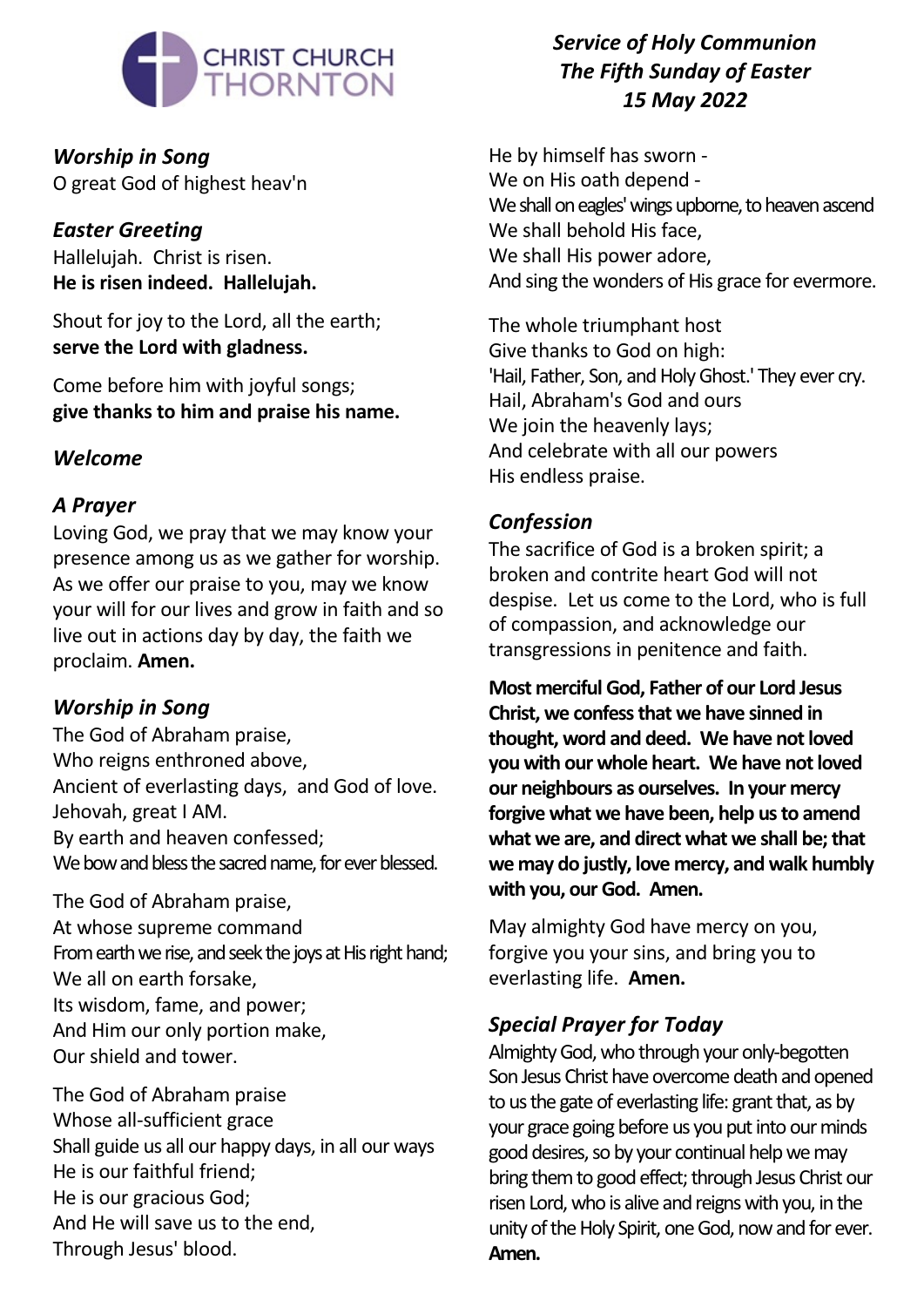### *Bible Reading*

Genesis 22.1-18 *(Church Bible page 16)*

This is the word of the Lord **Thanks be to God**

#### *Sermon*

#### *Worship in Song*

By faith we see the hand of God In the light of creation's grand design In the lives of those who prove His faithfulness Who walk by faith and not by sight

By faith our fathers roamed the earth With the pow'r of His promise in their hearts Of a holy city built by God's own hand A place where peace and justice reign

 We will stand as children of the promise We will fix our eyes on Him our soul's reward Till the race is finished and the work is done We'll walk by faith and not by sight

By faith the prophets saw a day When the longed-for Messiah would appear With the pow'r to break the chains of sin and death And rise triumphant from the grave

By faith the church was called to go In the pow'r of the Spirit to the lost To deliver captives and to preach good news In ev'ry corner of the earth

By faith the mountain shall be moved And the pow'r of the gospel shall prevail For we know in Christ all things are possible For all who call upon His name

## *Affirmation of Faith*

Using words from Philippians chapter 2, let us affirm our faith in Jesus Christ the Son of God: **Though he was divine, he did not cling to equality withGod, but made himself nothing. Taking the form of a slave, he was born in human likeness. He humbled himself and was obedient to death, even the death of the cross. ThereforeGod hasraised him on high, and given him** the name above every name: that at the

**name ofJesus every knee should bow, and every** voice proclaim that Jesus Christ is Lord, to **the glory of God the Father. Amen.**

#### *Prayers*

*At the end:* Merciful Father, **accept these prayers for the sake of your Son, our Saviour Jesus Christ. Amen.**

#### *The Peace*

Christ is our peace. He has reconciled us to God in one body by the cross. We meet in his name and share his peace.

The peace of the Lord be always with you **and also with you.**

#### *Offertory Prayer*

**Lord Jesus Christ, you emptied yourself, taking the form of a servant. Through yourlove, make usservants of one another. Lord Jesus Christ, for oursake you became poor. May ourlives and gifts enrich the life of your world. Amen.**

#### *The Eucharistic Prayer*

The Lord be with you. **And also with you**.

Lift up your hearts. **We lift them to the Lord.**

Let us give thanks to the Lord our God. **It is right to give thanks and praise.**

It is right to praise you, Father, Lord of all creation; in your love you made us for yourself. When we turned away you did not reject us, but came to meet us in your Son. **You embraced us as your children and welcomed us to sit and eat with you.**

In Christ you shared our life that we might live in him and he in us.

**He opened his arms of love upon the cross and made** for all the perfect sacrifice for sin.

On the night he was betrayed, at supper with his friends he took bread, and gave you thanks; he broke it and gave it to them, saying: Take, eat; this is my body which is given for you; do this in remembrance of me.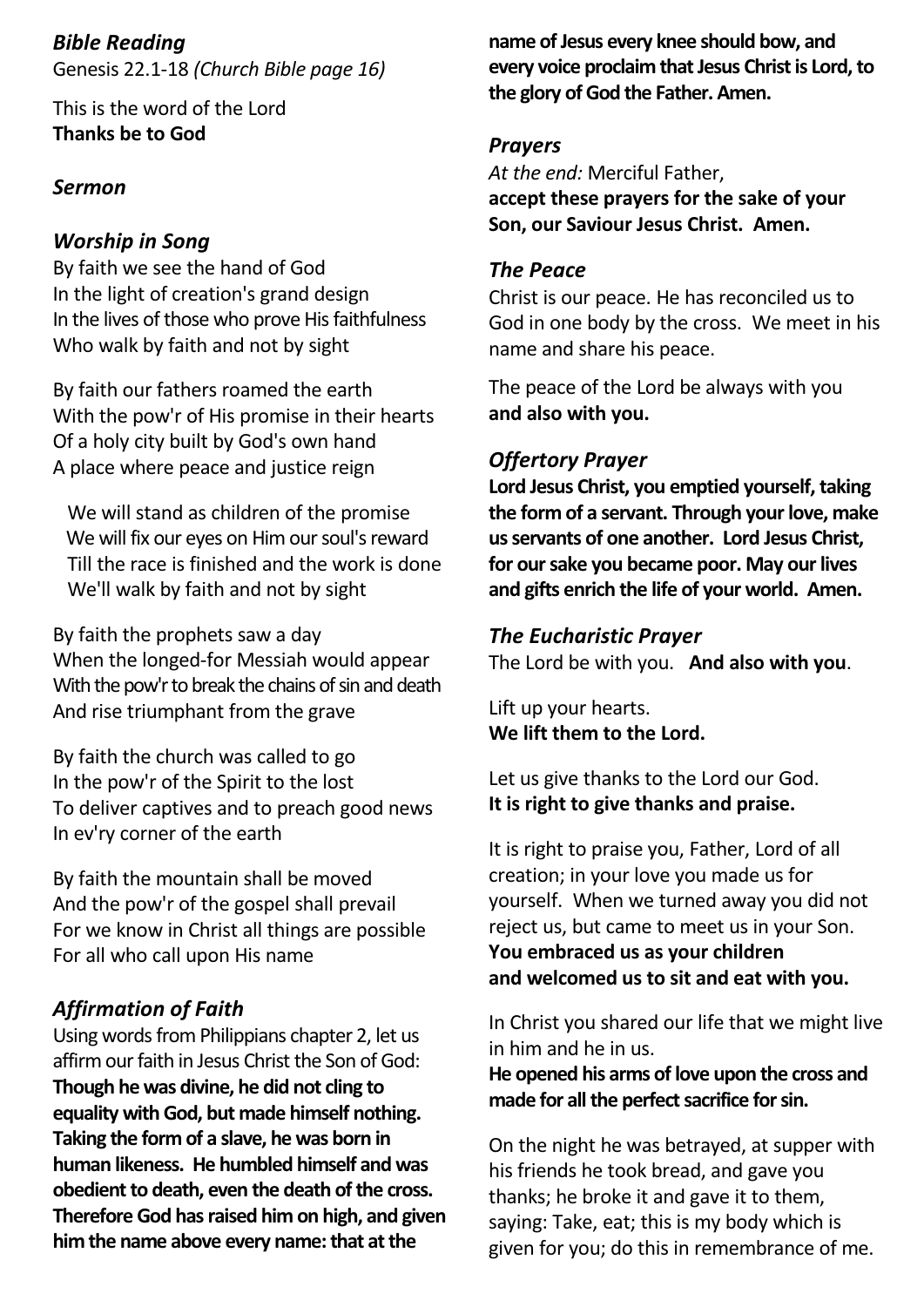## **Father, we do this in remembrance of him: his body is the bread of life.**

At the end of supper, taking the cup of wine, he gave you thanks, and said: Drink this, all of you; this is my blood of the new covenant, which is shed for you for the forgiveness of sins; do this in remembrance of me. **Father, we do this in remembrance of him: his blood is shed for all.**

As we proclaim his death and celebrate his rising in glory, send your Holy Spirit that this bread and this wine may be to us the body and blood of your dear Son.

**As we eat and drink these holy gifts make us one in Christ, our risen Lord.**

With your whole Church throughout the world we offer you this sacrifice of praise and lift our voice to join the eternal song of heaven: **Holy, holy, holy Lord, God of power and might. Heaven and earth are full of your glory. Hosanna in the highest.**

## *The Lord's Prayer*

**Our Father in heaven, hallowed be your name, your kingdom come, your will be done, on earth as in heaven. Give us today our daily bread. Forgive us our sins as we forgive those who sin against us. Lead us not into temptation but deliver us from evil. For the kingdom, the power, and the glory are yours now and for ever. Amen.**

## *Breaking of the Bread*

We break this bread to share in the body of Christ. Though we are many, we are one body, because we all share in one bread.

## *Giving of Communion*

Draw near with faith. Receive the body of our Lord Jesus Christ which he gave for you, and his blood which he shed for you. Eat and drink in remembrance that he died for you, and feed on him in your hearts by faith with thanksgiving.

# *Song during Communion*

What gift of grace is Jesus my redeemer There is no more for heaven now to give He is my joy my righteousness and freedom My steadfast love my deep and boundless peace To this I hold my hope is only Jesus For my life is wholly bound to his Oh how strange and divine I can sing all is mine Yet not I but through Christ in me

The night is dark but I am not forsaken For by my side the Saviour he will stay I labour on in weakness and rejoicing For in my need his power is displayed To this I hold my Shepherd will defend me Through the deepest valley he will lead Oh the night has been won and I shall overcome Yet not I but through Christ in me

No fate I dread I know I am forgiven The future sure the price it has been paid For Jesus bled and suffered for my pardon And he was raised to overthrow the grave To this I hold my sin has been defeated Jesus now and ever is my plea Oh the chains are released I can sing I am free Yet not I but through Christ in me

With every breath I long to follow Jesus For he has said that he will bring me home And day by day I know he will renew me Until I stand with joy before the throne To this I hold my hope is only Jesus All the glory evermore to him When the race is complete still my lips shall repeat Yet not I but through Christ in me

# *Song during Communion*

Break thou the bread of life, dear Lord to me As thou didst break the loaves beside the sea Beyond the sacred page I seek thee Lord My spirit pants for thee, O living Word.

Thou art the bread of life, O Lord to me Thy holy word the truth that saveth me Give me to eat and live with thee above Teach me to love thy truth, for thou art love.